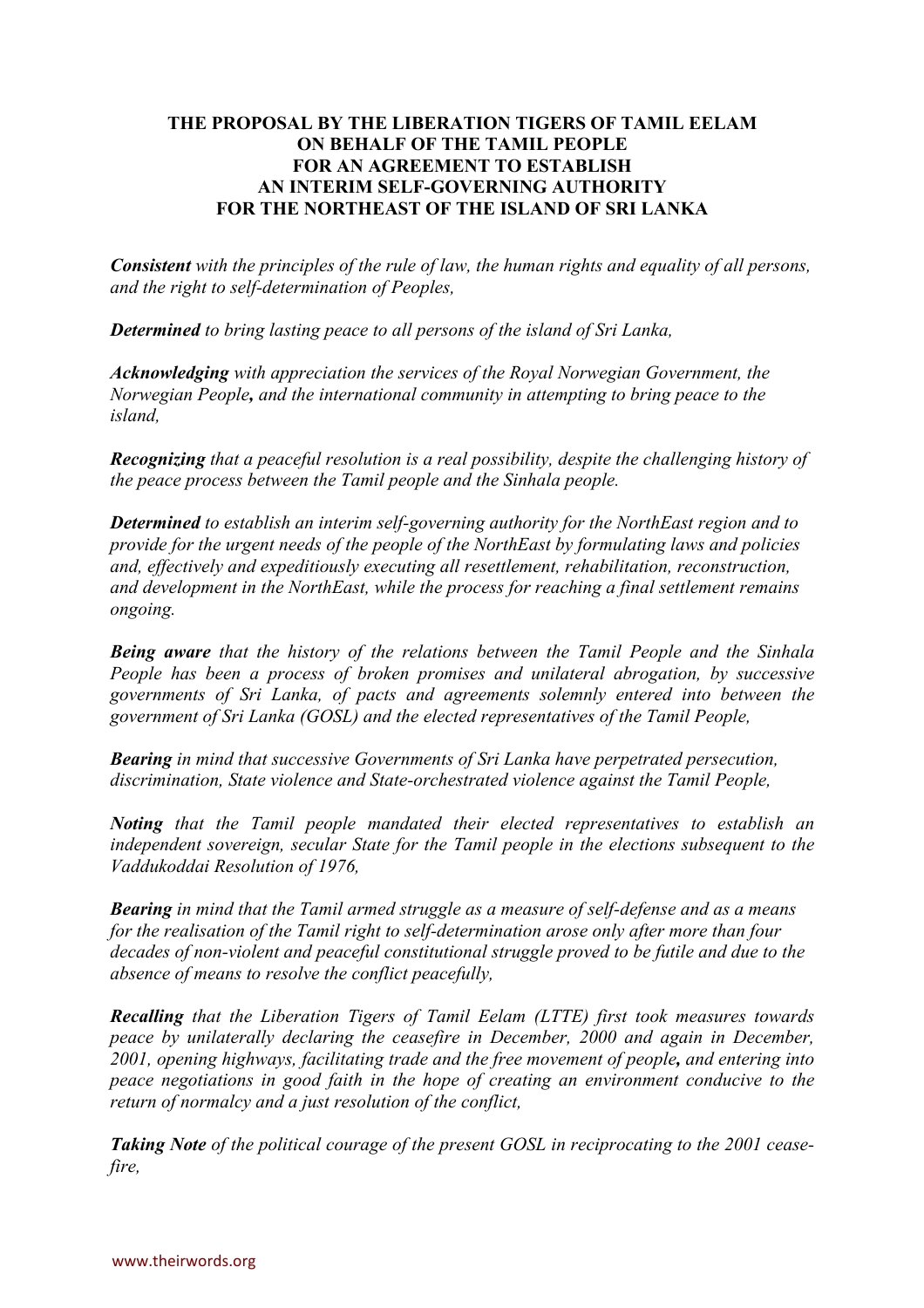*Realizing that the war in the island of Sri Lanka was principally confined to the NorthEast, resulting in the destruction of the social, economic, administrative, and physical infrastructure of that area, and that the NorthEast still remains the region in the island of Sri Lanka affected by war,* 

*Recognising that the majority of the Tamil People in the NorthEast, by their actions in the general elections held in the year 2000, gave their mandate acknowledging the LTTE as their authentic representative,* 

*Knowing that the LTTE exercises effective control and jurisdiction over the majority of the NorthEast area of the island of Sri Lanka,* 

*Realising that reaching a final negotiated settlement and the implementation thereof is expected to be a long process,* 

*Affirming the necessity for the safe and free return of all refugees and displaced persons and their urgent need for unimpeded access to their homes and secure livelihoods at land and sea in the NorthEast,* 

*Mindful that institutions and services provided by the GOSL have proved to be inadequate to meet the urgent needs of the people of the NorthEast,* 

*Recognising the failure of the Sub-committee on Immediate Humanitarian and Rehabilitation Needs (SIHRN) and other Sub-Committees formed during the peace negotiations, which failure was due to the composition of such Sub-Committees, which repeatedly led to inaction,* 

*Acknowledging the recognition by the GOSL of the necessity for an Interim Authority, as mentioned in its 2000 election manifesto,* 

*Realising that maintenance of law and order is an essential pre-requisite for a just and free society,* 

*Recognising the need for raising revenue to meet the urgent needs for the Resettlement, Rehabilitation, Reconstruction and Development of the NorthEast region, which has been devastated by war, and for the carrying out of any function of Government,* 

*Recognising the importance of control over land in resettlement, rehabilitation, reconstruction and development,*

*Mindful that the Tamils did not participate in the making of the 1972 and 1978 constitutions, which institutionalized discrimination and denied them an effective role in the decisionmaking process,* 

*Noting the practice in international relations over the last decade of solving conflicts between Peoples through agreement between the parties to the conflict on terms of equality and through innovative and imaginative measures,*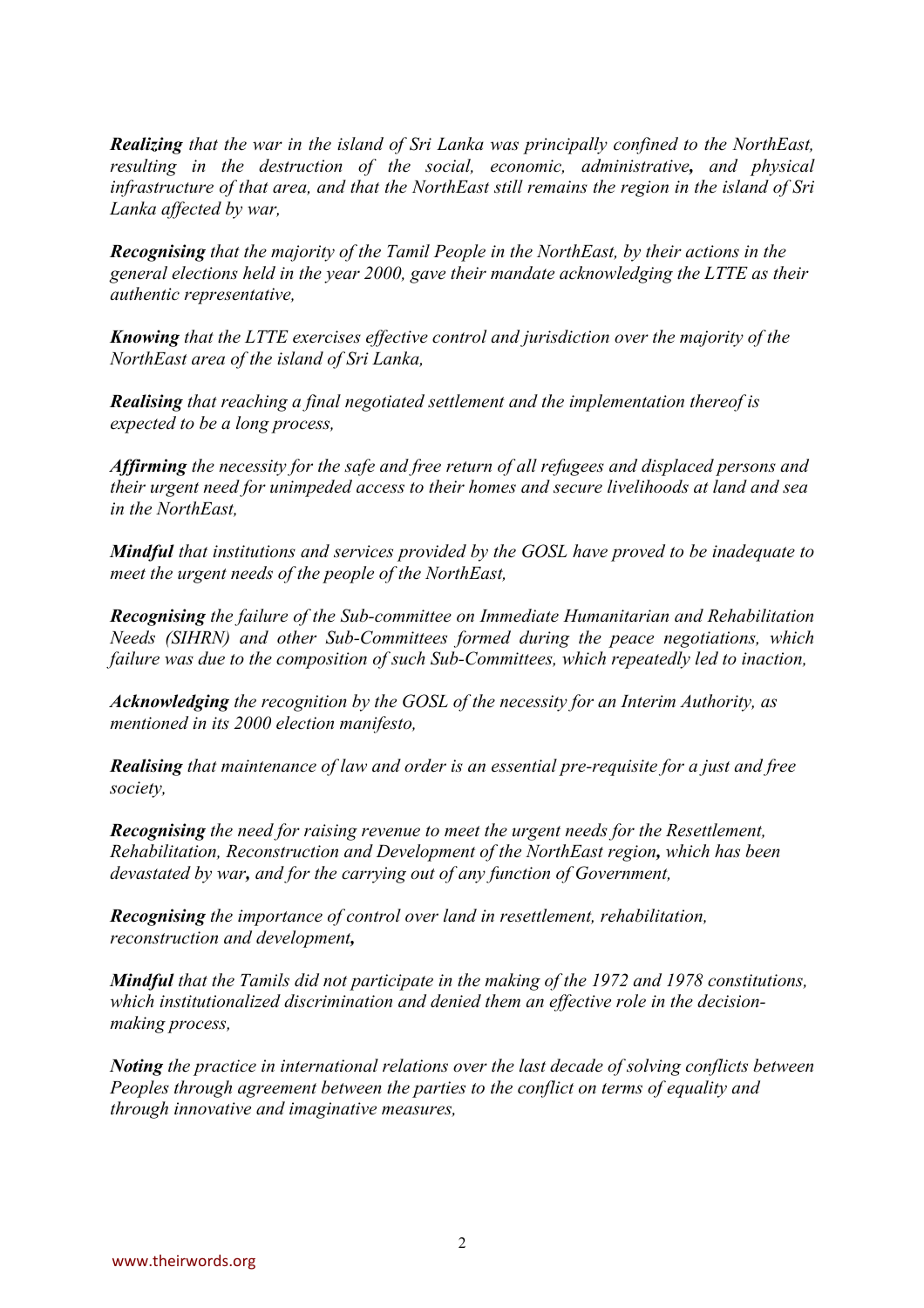*Relying on international precedents for establishing interim governing arrangements in wartorn countries having the force of law based solely on pacts or agreements between the warring parties recognized by the international community,* 

*Noting that measures such as the Ceasefire Agreement, including the role of the Sri Lanka Monitoring Mission (SLMM), and, the establishment of the SIHRN and the NorthEast Reconstruction Fund (NERF) constitute valid precedents for making such arrangements,* 

Wherefore, the Parties, namely the Liberation Tigers of Tamil Eelam and the Government of Sri Lanka**,** hereby agree to the following provisions:

#### **1. Interim Self-Governing Authority**

An Interim Self-Governing Authority (ISGA) shall be established comprised of the eight districts namely: Amparai, Batticaloa, Jaffna, Kilinochchi, Mannar, Mullaitivu, Trincomalee and Vavuniya in the NorthEast**,** until a final negotiated settlement is reached and implemented.

Representatives of the Muslim community have the right to participate in formulation of their role in the ISGA.

#### **2. Composition of the ISGA**

- 2.1. The ISGA shall consist of such number of members as may be determined by the Parties to this Agreement.
- 2.2. The composition of the ISGA shall be:
	- 2.2.a. Members appointed by the LTTE,
	- 2.2.b. Members appointed by the GOSL, and
	- 2.2.c. Members appointed by the Muslim community in the NorthEast.
- 2.3. The number of members will be determined to ensure:
	- 2.3.a. An absolute majority of the LTTE appointees in the ISGA.
	- 2.3.b. Subject to (a) above, the Muslim and Sinhala Communities in the NorthEast shall have representation in the ISGA.
- 2.4. The Chairperson shall be elected by a majority vote of the ISGA and shall serve as the Chief Executive of the ISGA.
- 2.5. The Chairperson shall appoint the Chief Administrator for the NorthEast and such other officers as may be required to assist in the performance of his/her duties. The Chairperson shall have the powers to suspend or terminate any such appointment.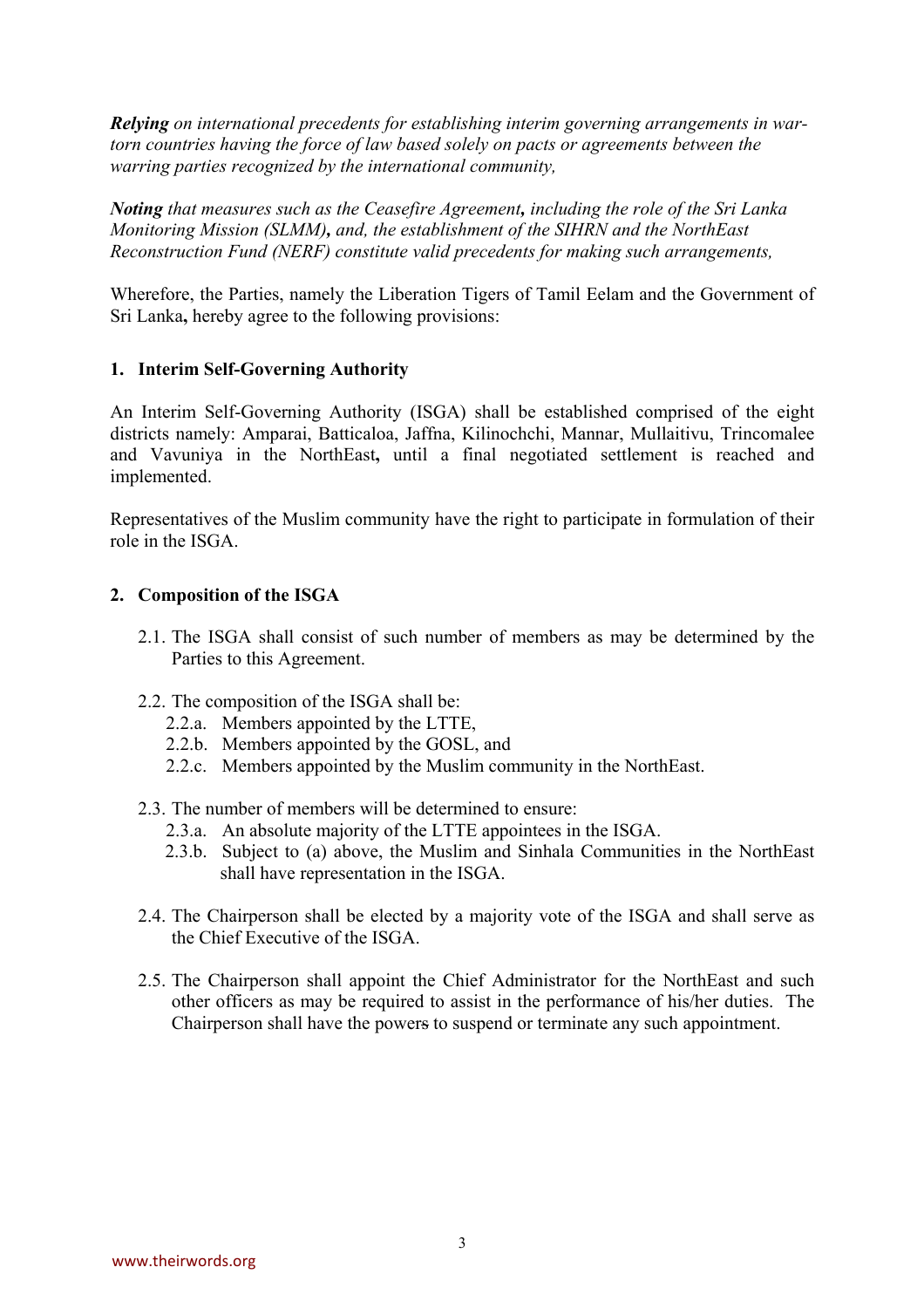### **3. Elections**

The provisions of Clauses 2.2 and 2.3 shall continue until elections for the ISGA are held. Such elections shall be held at the expiry of five years of the coming into force of this Agreement, if no final settlement has been reached and implemented by the end of the said period of five years. An independent Election Commission, appointed by the ISGA, shall conduct free and fair elections in accordance with international democratic principles and standards under international observation.

# **4. Human Rights**

The people of the NorthEast shall be accorded all rights as are provided under international human rights law. Every law, regulation, rule, order or decision of the ISGA shall conform to internationally accepted standards of human rights protection. There shall be an independent Human Rights Commission, appointed by the ISGA, which shall ensure the compliance with all such human rights obligations. The Commission will seek the assistance of international human rights bodies to facilitate the rapid establishment of an effective regime for protecting human rights. The Commission shall be entitled to receive petitions from any individual person**,** award compensation to any such affected person**,** and ensure that such person's rights are restored.

# **5. Secularism**

No religion shall be given the foremost place in the NorthEast.

# **6. Prohibition against Discrimination**

The ISGA shall ensure that there is no discrimination on grounds of religion, race, caste, national or regional origin**,** age or gender in the NorthEast.

# **7. Prevention of Bribery and Corruption.**

The ISGA shall ensure that no bribery or corruption is permitted in or under its administration.

# **8. Protection of All Communities**

No law, regulation, rule, order or decision that confers a privilege or imposes a disability on any community, which is not conferred or imposed on any other community, shall be made concerning culture or religion.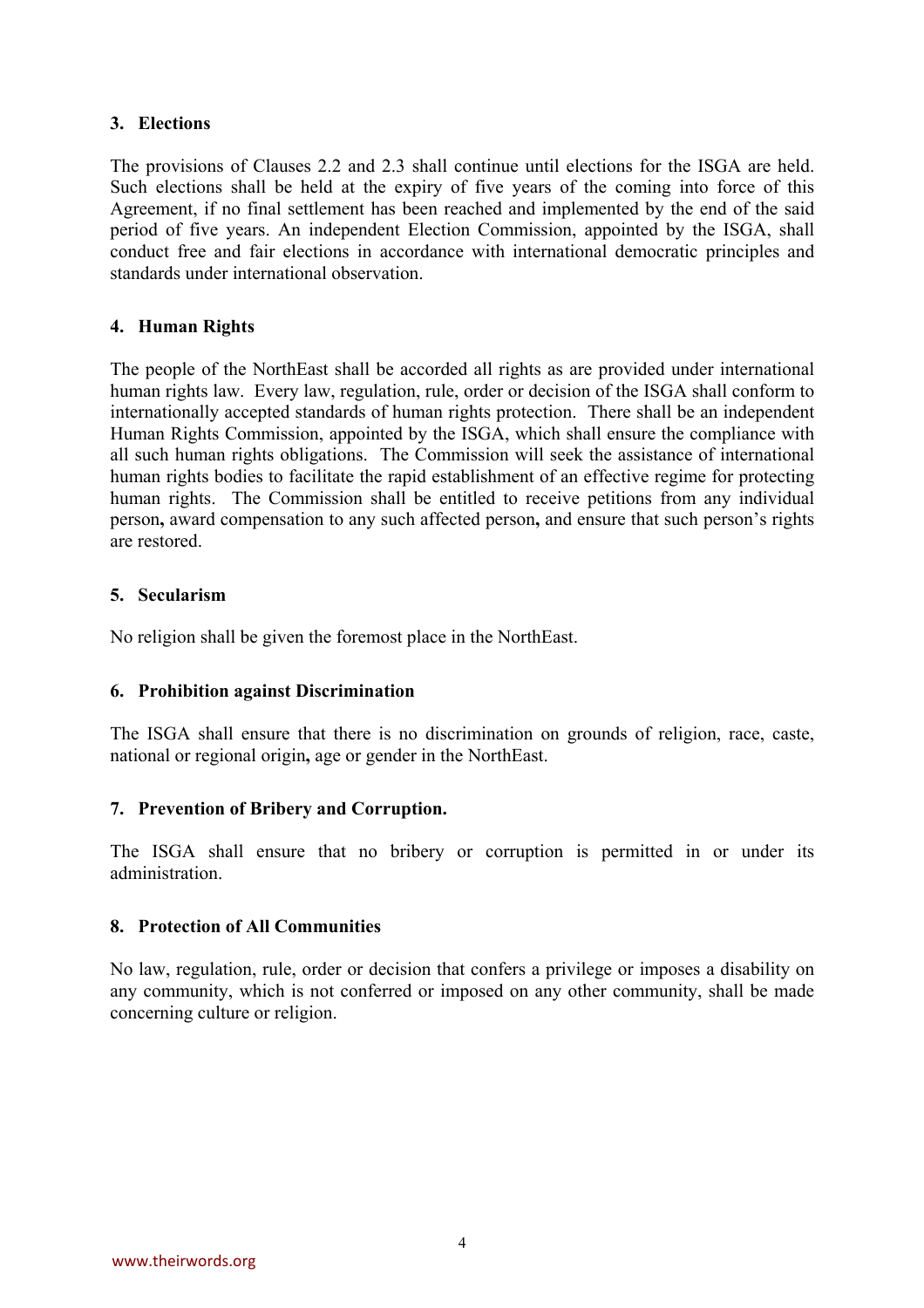### **9. Jurisdiction of the ISGA.**

9.1. The ISGA shall have plenary power for the governance of the NorthEast including powers in relation to resettlement, rehabilitation, reconstruction, and development, including improvement and upgrading of existing services and facilities (hereinafter referred to as RRRD), raising revenue including imposition of taxes, revenue, levies and duties, law and order**,** and over land.

These powers shall include all powers and functions in relation to regional administration exercised by the GOSL in and for the NorthEast.

9.2. The detailed modalities for the exercise of such powers and the performance of such functions shall be subject to further discussion by the parties to this agreement.

### **10. Separation of Powers**

Separate institutions for the administration of justice shall be established for the NorthEast**,** and judicial powers shall be vested in such institutions. The ISGA shall take appropriate measures to ensure the independence of the judges.

Subject to Clauses 4 (Human Rights) and 22 (Settlement of Disputes), of this Agreement, the institutions created under this clause shall have sole and exclusive jurisdiction to resolve all disputes concerning the interpretation and implementation of this agreement and any other disputes arising in or under this agreement or any provision thereof.

### **11. Finance**

The ISGA shall prepare an annual budget.

There shall be a Financial Commission consisting of members appointed by the ISGA. The members should have distinguished themselves or held high office in the fields of finance, administration or business. This Commission shall make recommendations as to the amount out of the Consolidated Fund to be allocated to the NorthEast. The GOSL shall make its good faith efforts to implement the recommendation.

The ISGA will, giving due consideration to an equitable distribution, determine the use of funds placed at its disposal. These funds shall include the NorthEast General Fund, the NorthEast Reconstruction Fund (NERF) and the Special Fund.

The GOSL agrees that any and all of its expenditure**s** in or for the NorthEast shall be subject to the control of the ISGA.

#### 11.1. NorthEast General Fund

The NorthEast General Fund shall be under the control of ISGA and shall consist of:

- 11.1.a. The proceeds of all grants and loans made by the GOSL to the ISGA and the proceeds of all other loans made to the ISGA.
- 11.1.b. All allocations by the GOSL from agreements with states, institutions and/or other organizations earmarked in any such agreements for the NorthEast.
- 11.1.c. All other receipts of the ISGA, other than the funds specified below.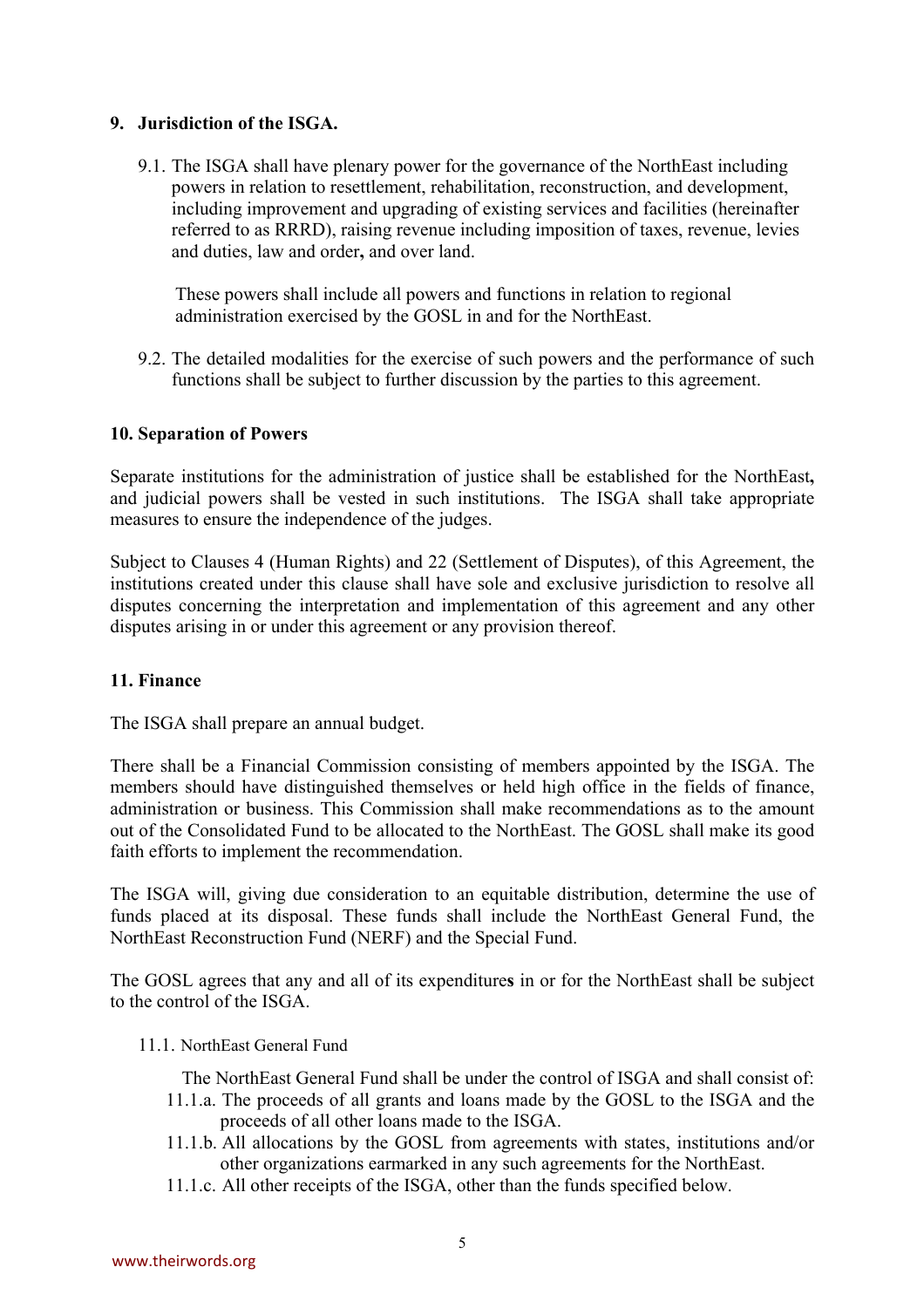11.2. NorthEast Reconstruction Fund

The NERF shall continue to exist in its present form except that control over it will be transferred to the ISGA.

All grants given for the reconstruction of the NorthEast**,** will be received through the NERF. Utilization of resources from NERF will be directly determined and supervised by the ISGA.

11.3. Special Fund

All loans and any grants which cannot be channeled through the NERF for the specific purpose of RRRD will be received into the Special Fund. As in the case of other Funds, the ISGA shall control the Special Fund.

### **12. Powers to Borrow, Receive Aid and Trade.**

The ISGA shall have powers to borrow internally and externally, provide guarantees and indemnities, receive aid directly**,** and engage in or regulate internal and external trade.

### **13. Accounting and Auditing of Funds.**

- 13.1. The ISGA shall appoint an Auditor General.
- 13.2. All Funds referred to in this Agreement shall be operated, maintained and audited in accordance with internationally accepted accounting and auditing standards. The accounts will be audited by the Auditor General. The auditing of all moneys received from international sources shall be subjected to approval by an internationally-reputed firm appointed by the ISGA.

# **14. District Committees.**

- 14.1. In the effective exercise of its legislative and executive powers, the ISGA may create District Committees to carry out administration in the districts and delegate to such Committees, such powers as the ISGA may determine. The Chairpersons of such committees shall be appointed by the ISGA from amongst its members in order to serve as a liaison between the ISGA and the Committees.
- 14.2. The other members of the Committees shall also be appointed by the ISGA**,** which shall have the powers to suspend or terminate any such appointment. In appointing such members, due consideration shall be given to ensure representation of all communities.
- 14.3. The Committees will function directly under the ISGA.
- 14.4. The Chief Administrator of the ISGA shall appoint Principal Executive Officers in the districts, who shall also function as the Secretaries to the Committees. The Chief Administrator shall have the powers to suspend or terminate any such appointment.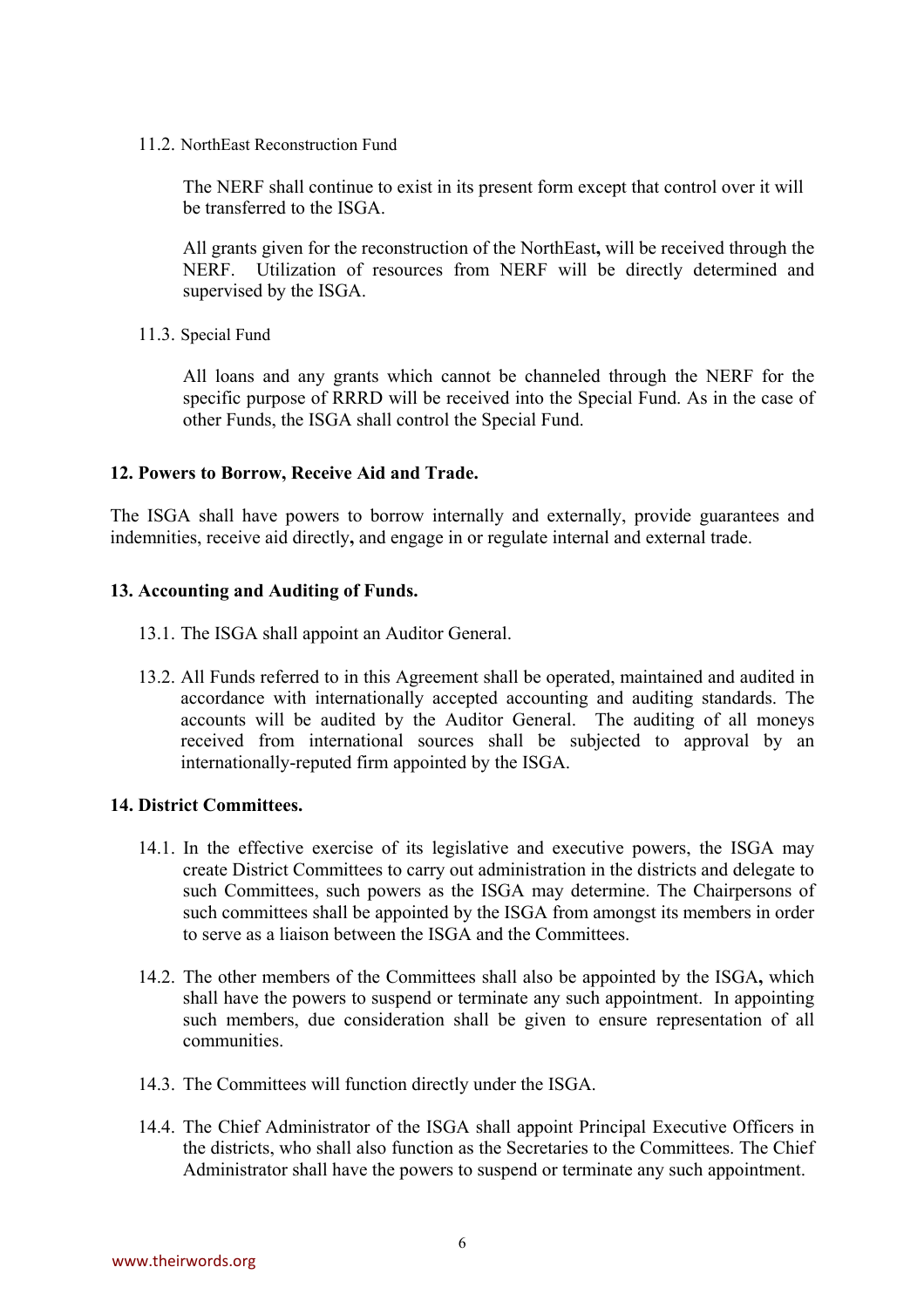- 14.5. All activities and functions of the Committees shall be coordinated through the respective Secretaries to the Committees.
- 14.6. Sub-committees may also be appointed to facilitate administration.

### **15. Administration**

As part of the exercise of its executive powers the ISGA shall have direction and control over any and all administrative structures and personnel in the NorthEast pertaining to the powers set out in Clause 9 of this Agreement.

The ISGA may, at its discretion, create expert advisory committees in necessary areas. These areas will include but are not limited to Economic Affairs, Financial Affairs, Judicial Affairs, Resettlement and Rehabilitation Affairs, Development of Infrastructure, and Essential **Services** 

#### **16. Administration of Land**

Since land is vital to the exercise of the powers set out in Clause 9 (jurisdiction of the ISGA)**,** the ISGA shall have the power to alienate and determine the appropriate use of all land in the NorthEast that is not privately owned.

The ISGA shall appoint a Special Commission on Administration of Land to inquire into and report on the rights of dispossessed people over land and land subject to encroachment, notwithstanding the lapse of any time relating to prescription.

The ISGA shall determine the term of competencies of the Special Commission.

# **17. Resettlement of Occupied Lands**

The occupation of land by the armed forces of the GOSL, and the denial to the rightful civilian owners of unfettered access to such land, is a violation of the norms of international law. Such land must be immediately vacated and restored to the possession of the previous owners. The GOSL must also compensate the owners for the past dispossession of their land.

The ISGA shall be responsible for the resettlement and rehabilitation of displaced civilians and refugees in such lands.

#### **18. Marine and off-shore resources**

The ISGA shall have control over the marine and offshore resources of the adjacent seas and the power to regulate access thereto.